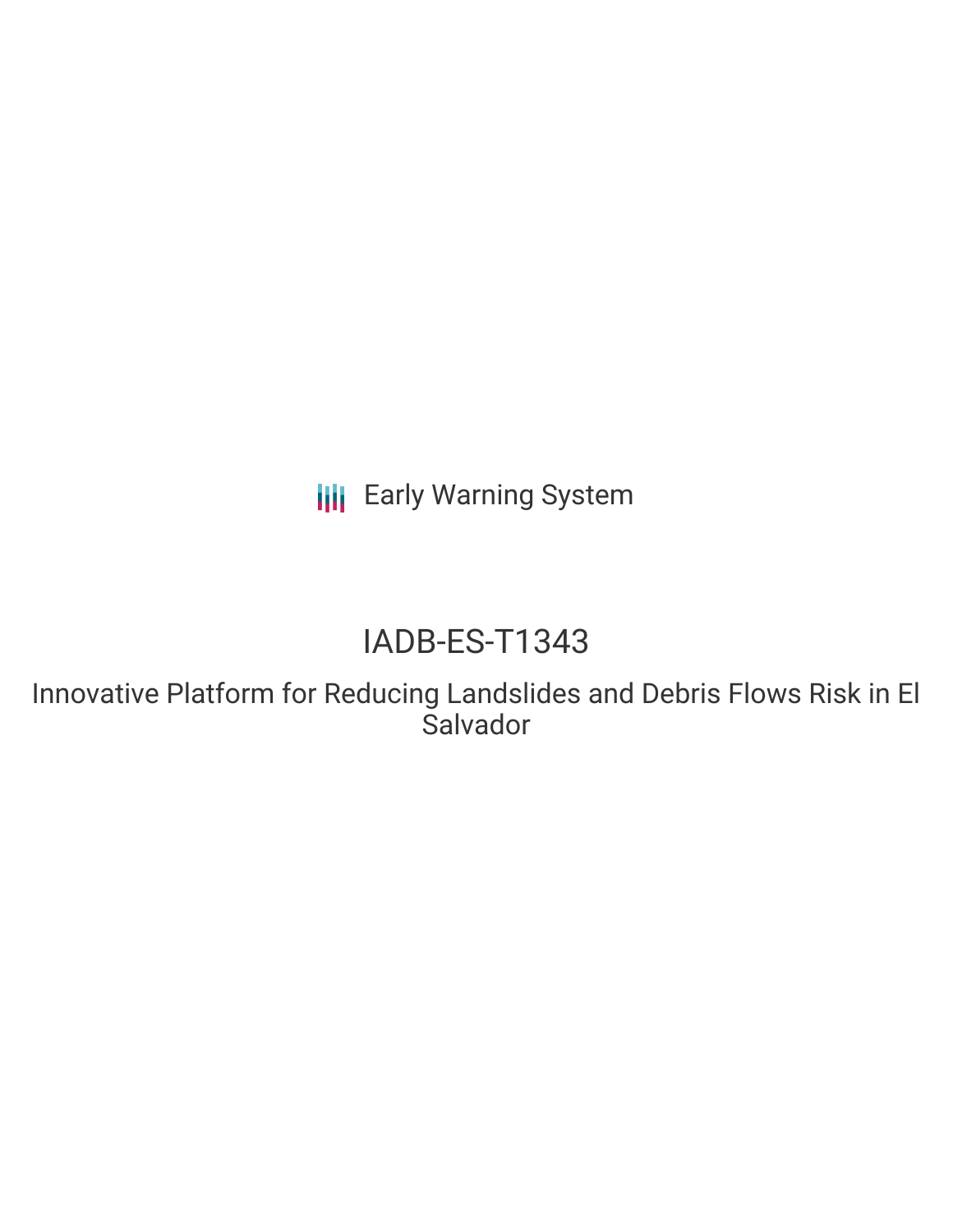

## **Quick Facts**

| <b>Countries</b>               | El Salvador                                    |
|--------------------------------|------------------------------------------------|
| <b>Financial Institutions</b>  | Inter-American Development Bank (IADB)         |
| <b>Status</b>                  | Approved                                       |
| <b>Bank Risk Rating</b>        | U                                              |
| <b>Borrower</b>                | Government of El Salvador                      |
| <b>Sectors</b>                 | Climate and Environment, Technical Cooperation |
| <b>Investment Type(s)</b>      | <b>Advisory Services, Grant</b>                |
| <b>Investment Amount (USD)</b> | \$0.30 million                                 |
| <b>Project Cost (USD)</b>      | \$0.30 million                                 |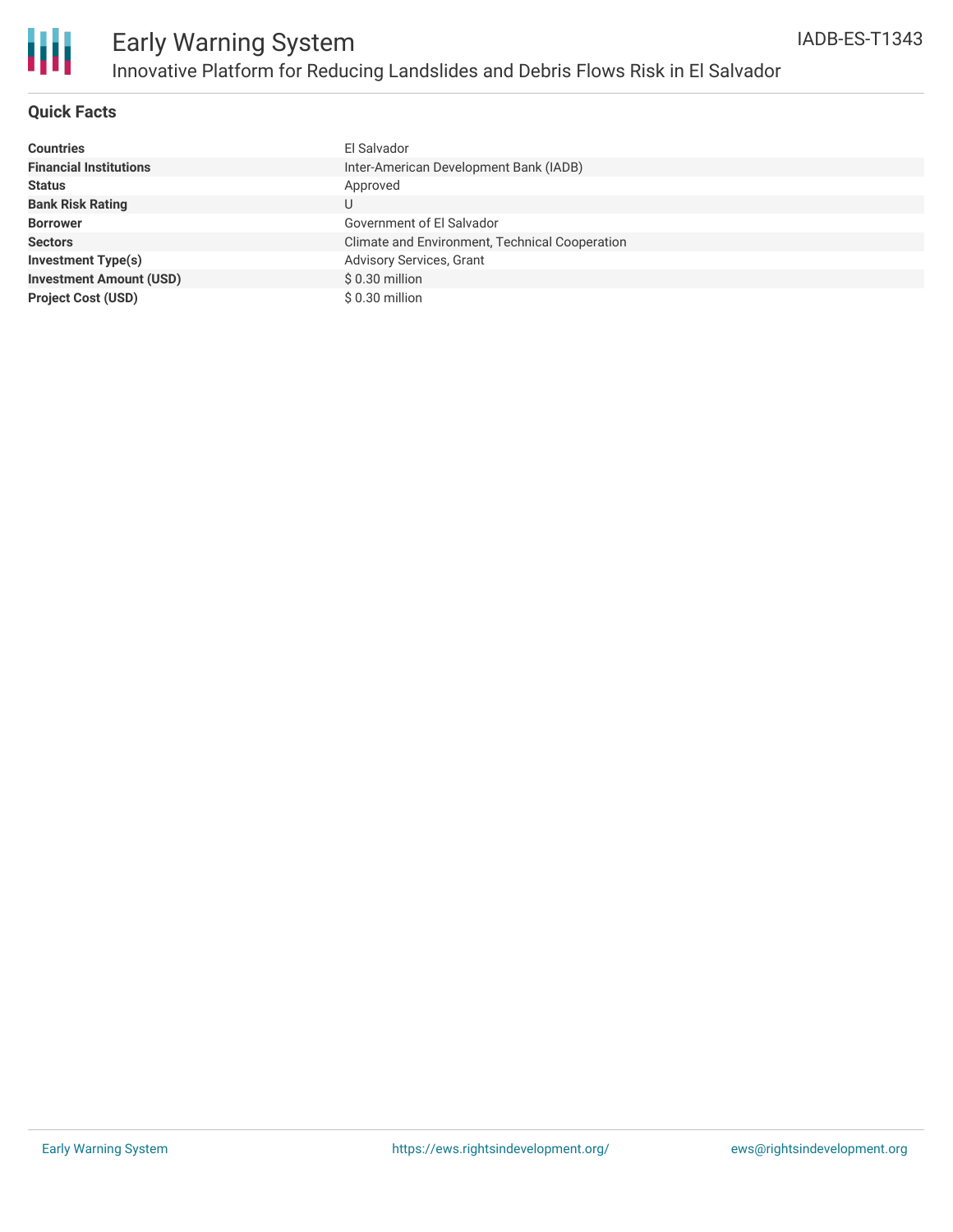

## **Project Description**

Reduce the human and economic risk associated with landslides and debris flows in El Salvador, through the development of a platform for the identification of effective risk reduction measures.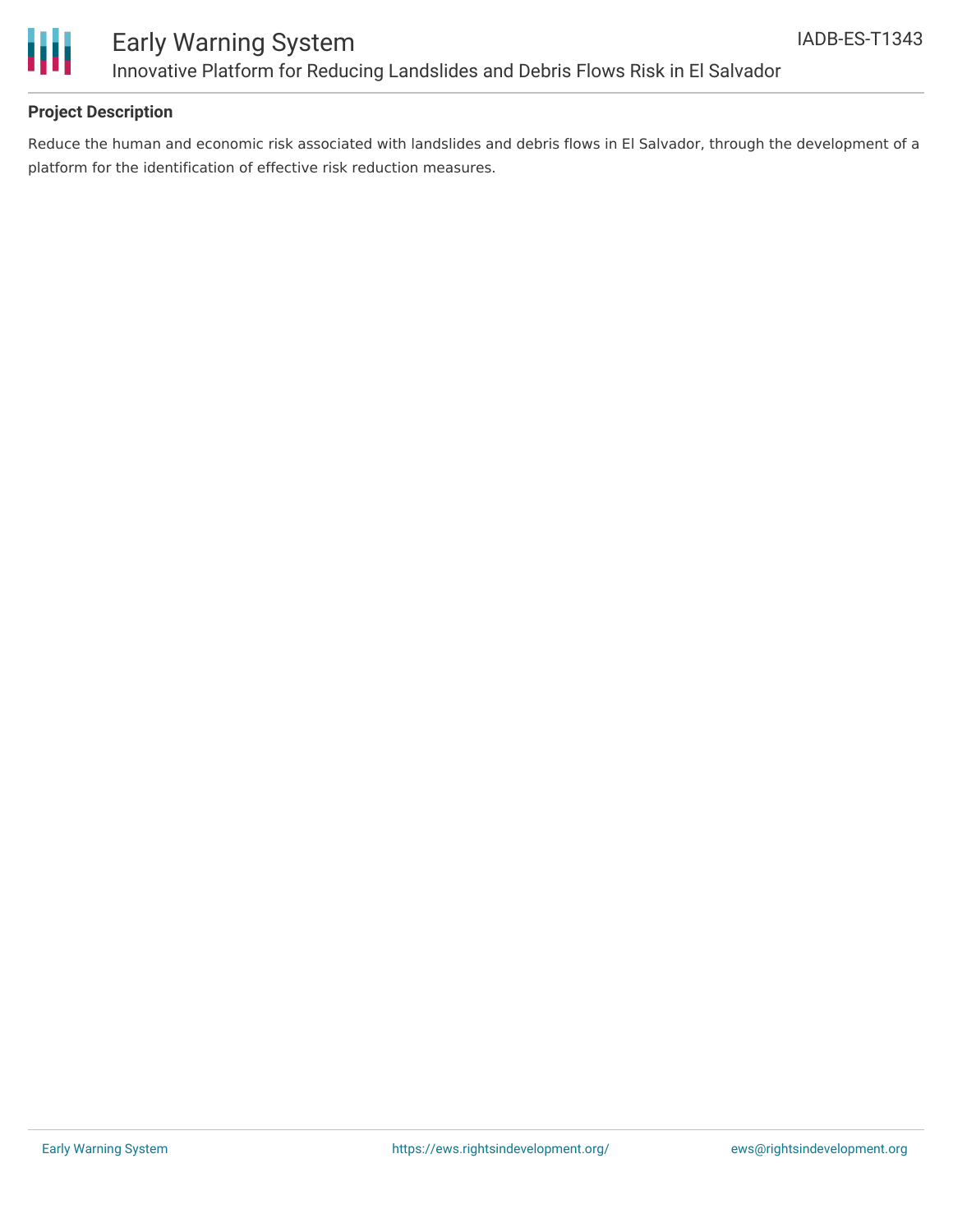

# Early Warning System Innovative Platform for Reducing Landslides and Debris Flows Risk in El Salvador

### **Investment Description**

• Inter-American Development Bank (IADB)